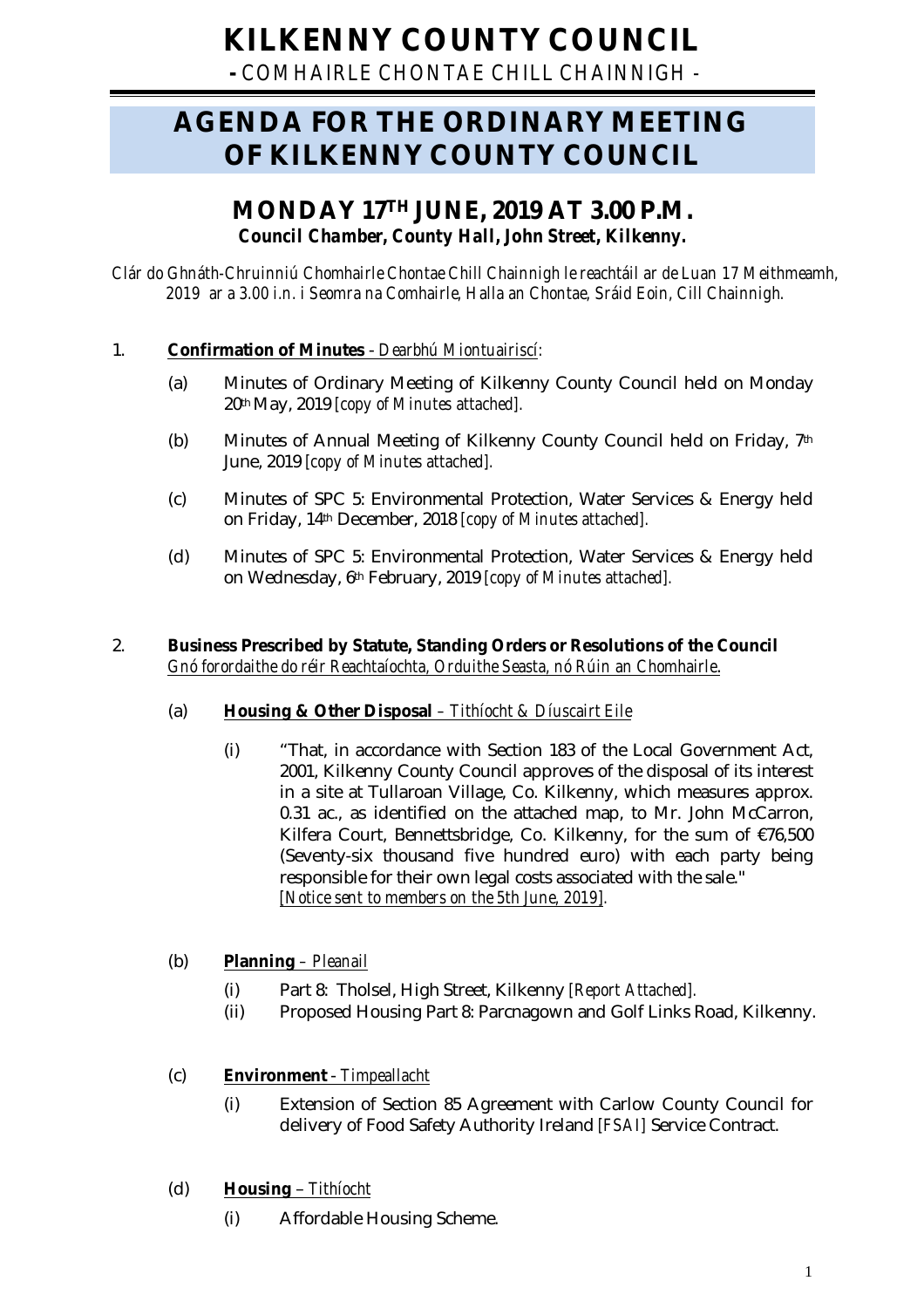# (e) **Roads** *– Boithre*

(i) Presentation on Outdoor Recreation Infrastructure Scheme *[ORIS],*  Ceantair Lagá Árd Riachtanais *[CLAR]* and Town & Village Renewal.

# (f) **Corporate Affairs** - *Gnóthaí Corparáideacha*

(i) Chief Executive's Monthly Report *[Report Attached].*

# 3. **Correspondence** *- Comhfhreagras*

#### 4. **Business adjourned from a previous Meeting***- Gnó ar athló ó chruinniúroimhe seo*

#### 5. **Fix Dates & Times of Meetings** *- Dátaí agus Amanta do chruinnithe a shocrú:*

- (i) Schedule of Meetings from June 2019 to September 2019 *[Attached].*
- (ii) Agree date for Workshop
- (iii) Agree date for Special Meeting.

#### 6. **Consideration of Reports & Recommendations of Committees of the Council***-Plé ar Thuairiscí agus Moltaí ó Choistí an Comhairle:*

- (i) Report of SPC 5: Environmental Protection, Water Services & Energy held on Friday, 14th December, 2018 *[copy of Report attached].*
- (ii) Report SPC 5: Environmental Protection, Water Services & Energy held on Wednesday, 6th February, 2019 *[copy of Report attached].*

#### 7. **Other Business set forth in the Notice convening the Meeting –** *Gnó Eile romhainn i bhFógra reachtála an Chruinnithe*

#### 8. **Education & Training***– Oideachas agus Oiliúint*

(i) Conferences – Request for approval to attend as per circulated list *[attached].*

#### 9. **Matters Arising from Minutes** - *Gnótha ag éirí as Miontuairiscí*

#### 10. **Any Other Business** - *Aon Ghnó Eile*